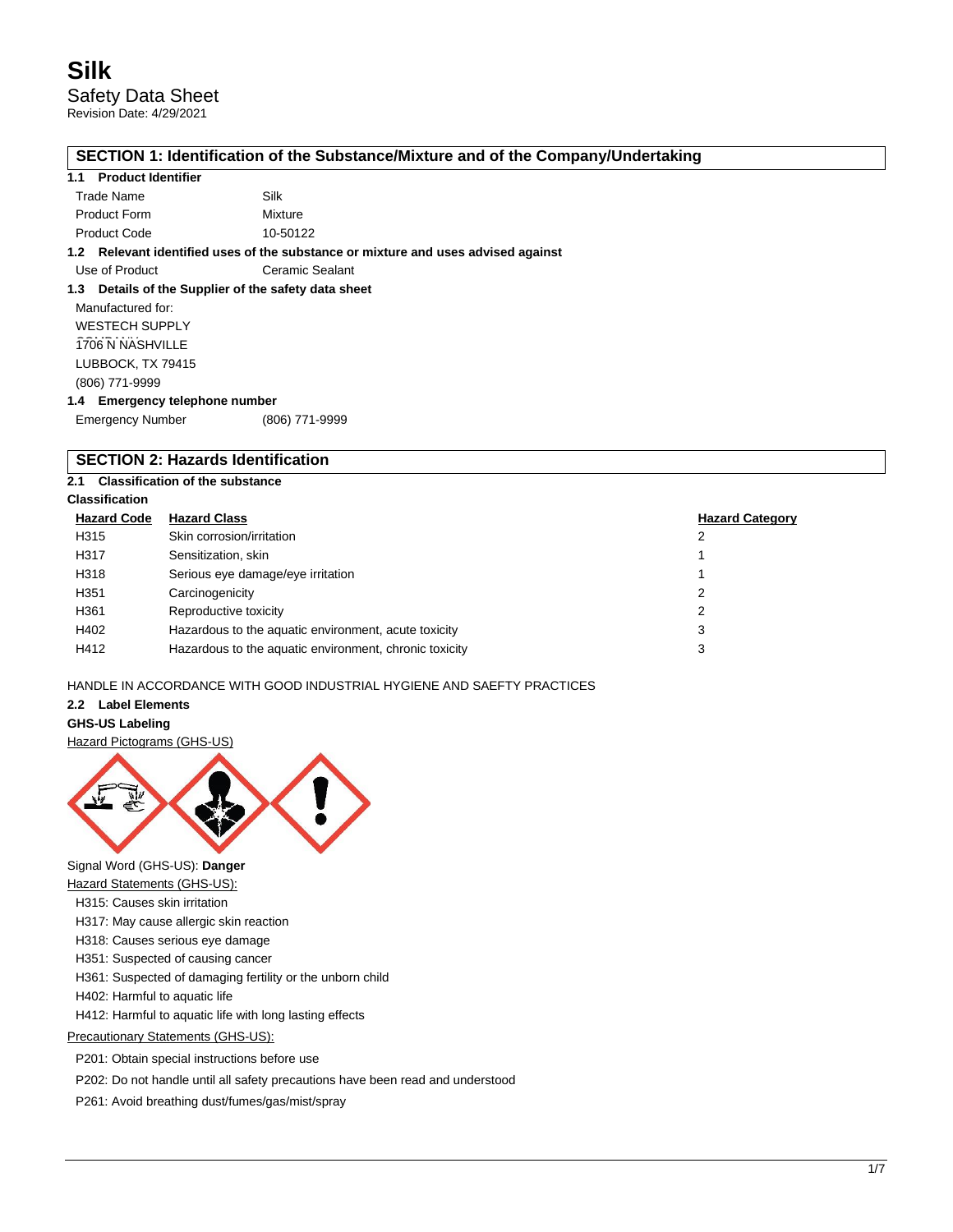P264: Wash thoroughly after handling

P272: Contaminated work clothing should not be allowed out of the workplace

P273: Avoid release into the environment

P280: Wear protective gloves/protective clothing/eye protection/face protection

P310: Immediately call a POISON CENTER or doctor/physician

P321: Specific treatment (see section 4)

P362: Take off contaminated clothing and wash before reuse

P302+P352: IF ON SKIN: Wash with soap and water

P305+P351+P338: IF IN EYES: Rinse cautiously with water for several minutes. Remove contact lenses if present and easy to do – continue rinsing

P308+P313: IF exposed or concerned: Get medical advice/attention

P333+P313: If skin irritation or a rash occurs: Get medical advice/attention

P405: Store locked up

P501: Dispose of contents/container in accordance with local, state and federal authorities.

## **2.3 Other Hazards**

No additional information available

#### **2.4 Unknown acute toxicity (GHS-US)**

No Data Available

## **SECTION 3: Composition/Information on Ingredients**

#### **3.1 Substance**

#### Not applicable

#### **3.2 Mixture**

| <b>Ingredient Name</b>      | CAS#          | <b>Composition</b> |
|-----------------------------|---------------|--------------------|
| Water                       | 7732-18-5     | 50-75%             |
| Silicone Quaternary Mixture | Proprietary   | 10-20%             |
| Propylene Glycol            | $57 - 55 - 6$ | 5-10%              |
| 2-butoxyethanol             | 111-76-2      | 5-10%              |
| Nonylphenol, ethoxylated    | 127087-87-0   | $1 - 5%$           |
| 1-butoxy-2-propanol         | 5131-66-8     | $1 - 5%$           |
| Cocoamidopropyl Betaine     | 70851-07-9    | $1 - 5%$           |
| Benzyl Benzoate             | 120-51-4      | $1 - 5%$           |

## **SECTION 4: First Aid Measures**

#### **4.1 Description of first aid measures**

| First-Aid measures general   | Never give anything by mouth to an unconscious person. If you feel unwell, seek medical<br>advice (show the label where possible).                                                                                                                                                                                                                 |
|------------------------------|----------------------------------------------------------------------------------------------------------------------------------------------------------------------------------------------------------------------------------------------------------------------------------------------------------------------------------------------------|
| First-Aid after inhalation   | IF INHALED. Use artificial respiration and oxygen if needed. Remove victim to fresh air and<br>keep at rest in a position comfortable for breathing. If irritation persists, seek medical attention.                                                                                                                                               |
| First-Aid after skin contact | IF ON SKIN. Wash with soap and water. Immediately rinse with plenty of water (for at least 15<br>minutes).                                                                                                                                                                                                                                         |
| First-Aid after eye contact  | IF IN EYES. Rinse cautiously with water for several minutes. Remove contact lenses if present<br>and easy to do – continue rinsing. Immediately call a POISON CENTER or doctor/physician.<br>Rinse immediately and thoroughly, pulling the eyelids well away from the eye (15 minutes<br>minimum). If irritation persists, seek medical attention. |
| First-Aid after ingestion    | IF SWALLOWED. Rinse mouth. Do NOT induce vomiting. Dilute stomach contents by drinking<br>water. If vomiting occurs spontaneously, keep head below hips to prevent breathing vomit into<br>lungs. Call physician immediately.                                                                                                                      |

#### **4.2 Most important symptoms and effects, both acute and delayed**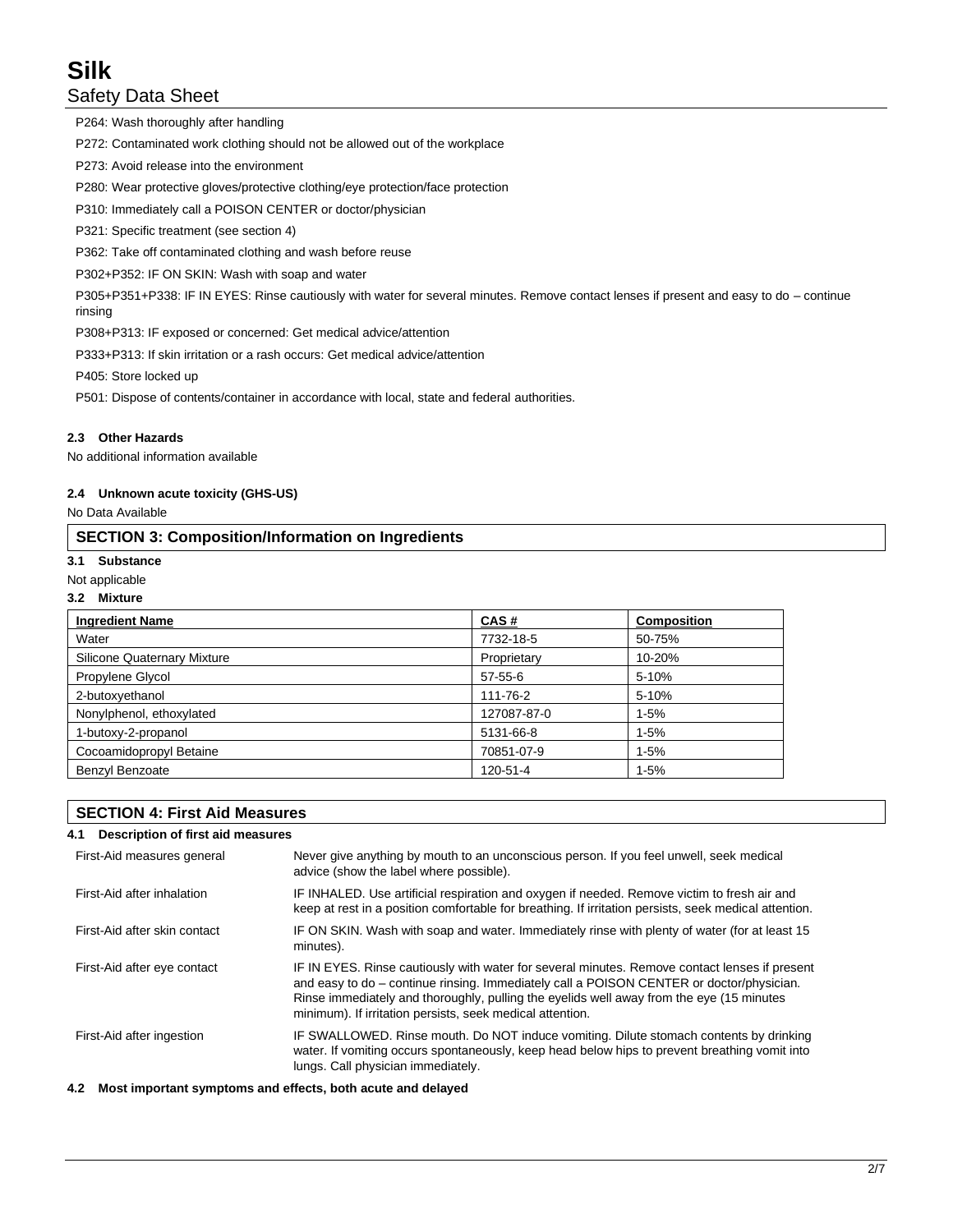| Symptoms/injuries                                            | Causes skin irritation. May cause allergic skin reaction. Causes serious eye damage.<br>Suspected of causing cancer. Suspected of damaging fertility or the unborn child. |  |
|--------------------------------------------------------------|---------------------------------------------------------------------------------------------------------------------------------------------------------------------------|--|
| Symptoms/injuries after inhalation                           | May cause headache, nausea and irritation of respiratory tract.                                                                                                           |  |
| Symptoms/injuries after skin contact                         | Causes skin irritation. May cause allergic skin reaction.                                                                                                                 |  |
| Symptoms/injuries after eye contact                          | Causes serious eye damage.                                                                                                                                                |  |
| Symptoms/injuries after ingestion                            | May cause gastrointestinal irritation, nausea, vomiting, and diarrhea if swallowed.                                                                                       |  |
| Chronic symptoms                                             | No data available.                                                                                                                                                        |  |
| 4.3                                                          | Indication of immediate medical attention and special treatment needed                                                                                                    |  |
| No additional information available                          |                                                                                                                                                                           |  |
| <b>SECTION 5: Firefighting Measures</b>                      |                                                                                                                                                                           |  |
| <b>Extinguishing media</b><br>5.1                            |                                                                                                                                                                           |  |
| Suitable Extinguishing Media                                 | Alcohol resistant foam. Carbon dioxide. Dry powder. Water spray.                                                                                                          |  |
| Special hazards arising from the substance or mixture<br>5.2 |                                                                                                                                                                           |  |
| Fire Hazard                                                  | The product is not flammable.                                                                                                                                             |  |
| <b>Explosion Hazard</b>                                      | The product is not explosive.                                                                                                                                             |  |
| Reactivity                                                   | The product is not reactive under normal conditions.                                                                                                                      |  |
| Special hazards arising from the substance or mixture<br>5.3 |                                                                                                                                                                           |  |
| Firefighting instructions                                    | Do not dispose of fire-fighting water in the environment. Exercise caution when fighting any<br>chemical fire. Use water spray or fog for cooling exposed containers.     |  |
| Protection during firefighting                               | Do not enter fire area without proper protective equipment, including respiratory protection.                                                                             |  |
| <b>SECTION 6: Accidental Release Measures</b>                |                                                                                                                                                                           |  |

## **SECTION 6: Accidental Release Measures**

## **6.1 Personal precautions, protective equipment and emergency procedures**

| General measures | Ventilate area. Avoid breathing vapors, mist or gas. Spill should be handled by trained clean-up |
|------------------|--------------------------------------------------------------------------------------------------|
|                  | crews. For personal protection see Section 8.                                                    |
| - - - -          |                                                                                                  |

## **6.1.1 For non-emergency personnel**

Protective equipment Wear Protective equipment as described in Section 8.

| Contain the spill. Do not let product enter drains. Remove unnecessary personnel.<br>Emergency procedures |  |
|-----------------------------------------------------------------------------------------------------------|--|

## **6.1.2 For emergency responders** Protective equipment Wear Protective equipment as described in Section 8.

#### **6.2 Environmental precautions**

Prevent entry to sewers and public waters. Notify authorities if liquid enters sewers or publics waters.

### **6.3 Methods and material for containment and cleaning up**

| For containment         | Prevent entry to sewers and public waters. Contain any spills with dikes or absorbents to<br>prevent migration and entry into sewers or streams.                                                   |
|-------------------------|----------------------------------------------------------------------------------------------------------------------------------------------------------------------------------------------------|
| Methods for cleaning up | Soak up spills with inert solids, such as clay or diatomaceous earth as soon as possible. Place<br>in a suitable container for disposal in accordance with the waste regulations (see Section 13). |

## **6.4 reference to other sections**

No additional information available.

| <b>SECTION 7: Handling and Storage</b> |                                                                                                                                                                                                                                                                                                                                                                                                     |  |
|----------------------------------------|-----------------------------------------------------------------------------------------------------------------------------------------------------------------------------------------------------------------------------------------------------------------------------------------------------------------------------------------------------------------------------------------------------|--|
| Precautions for safe handling<br>7.1   |                                                                                                                                                                                                                                                                                                                                                                                                     |  |
| Precautions for safe handling          | Do not handle until all safety precautions have been read and understood. Wear proper safety<br>equipment including chemically resistant gloves and safety glasses or goggles. Use with<br>adequate ventilation. Wash thoroughly after handling. Do not get in eyes. Avoid prolonged or<br>repeated contact with skin. Do not breathe mist or vapor. Do not swallow. Store between 50 F &<br>100 F. |  |

**7.2 Conditions for safe storage, including and incompatibilities**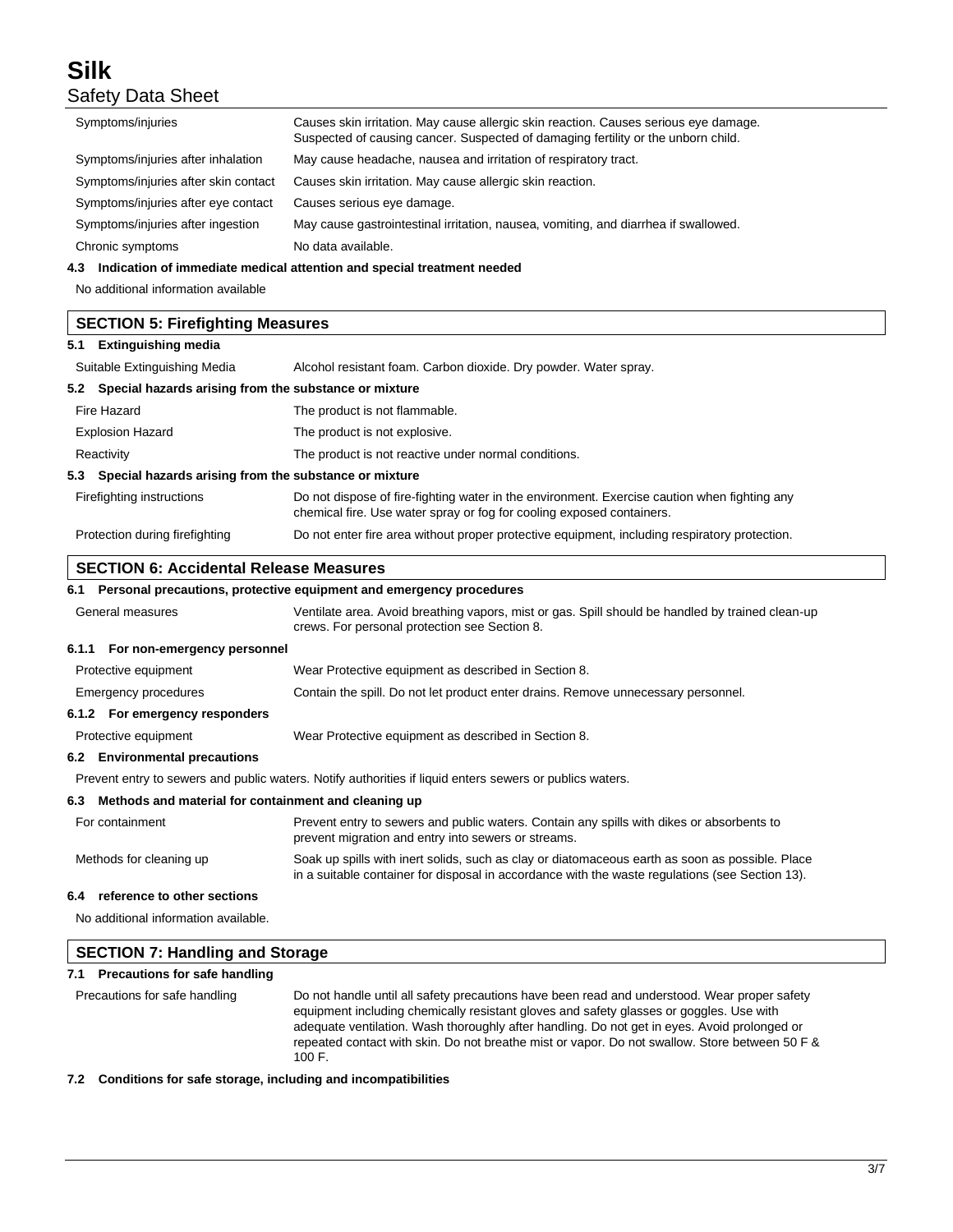Storage conditions Store locked up. Store in approved containers only. Keep container in a cool, well ventilated place away from heat sources and incompatible materials (See Section 10.5). Keep container tightly closed.

#### **7.3 Specific end uses**

No additional information

## **SECTION 8: Exposure Controls/Personal Protection**

#### **8.1 Control parameters**

No OSHA and ACGIH PEL's or TLV's for the listed ingredients of this product unless listed stated below:

| 2-Butoxyethanol, CAS # 111-76-2 |                                                                                                    |                    |                  |
|---------------------------------|----------------------------------------------------------------------------------------------------|--------------------|------------------|
| OSHA PEL (TWA)                  | OSHA PEL (STEL)                                                                                    | OSHA PEL (Ceiling) | <b>ACGIH-TLV</b> |
| 50 ppm                          | Not Established                                                                                    | Not Established    | 20 ppm (TWA)     |
| 8.2 Exposure Controls           |                                                                                                    |                    |                  |
| Personal protective equipment   | Chemical resistant gloves. Protective clothing. Safety glasses or goggles                          |                    |                  |
| Hand protection                 | Chemical resistant gloves.                                                                         |                    |                  |
| Eye protection                  | Safety glasses or goggles.                                                                         |                    |                  |
| Skin and body protection        | Wear long sleeves. Wear suitable protective clothing.                                              |                    |                  |
| Respiratory protection          | Where excessive vapor, mist, or dust may result, use approved respiratory protection<br>equipment. |                    |                  |

## **SECTION 9: Physical and Chemical Properties**

## **9.1 Information on basic physical and chemical properties**

| <b>INTERNATION OF BEAT</b> PHYSICAL AND CHEMICAL PROPERTIES |                      |  |
|-------------------------------------------------------------|----------------------|--|
| Appearance                                                  | <b>Tinted Liquid</b> |  |
| Color                                                       | Pink                 |  |
| Odor                                                        | Oak & Amber          |  |
| Odor threshold                                              | No data available    |  |
| рH                                                          | 7.5                  |  |
| Relative Evaporation rate (butyl                            | No data Available    |  |
| Melting point                                               | No data Available    |  |
| Freezing point                                              | No data Available    |  |
| Boiling point                                               | No data Available    |  |
| Flash point                                                 | No data Available    |  |
| Self ignition point                                         | No data Available    |  |
| Decomposition temperature                                   | No data Available    |  |
| Flammability (solid, gas)                                   | No data Available    |  |
| Vapor pressure                                              | No data Available    |  |
| Relative vapor density at 20° C                             | No data Available    |  |
| <b>Relative Density</b>                                     | 1.008 $g/ml$         |  |
| Solubility                                                  | Water soluble        |  |
| Log Pow                                                     | No data Available    |  |
| Log Kow                                                     | No data Available    |  |
| Viscosity: Kinematic                                        | No data Available    |  |
| Viscosity: dynamic                                          | No data Available    |  |
| Explosive properties                                        | No data Available    |  |
| Oxidizing properties                                        | No data Available    |  |
| <b>Explosive Limits</b>                                     | No data Available    |  |
|                                                             |                      |  |

#### **9.2 Exposure Controls**

No additional information available

**SECTION 10: Stability and reactivity**

#### **10.1 Reactivity**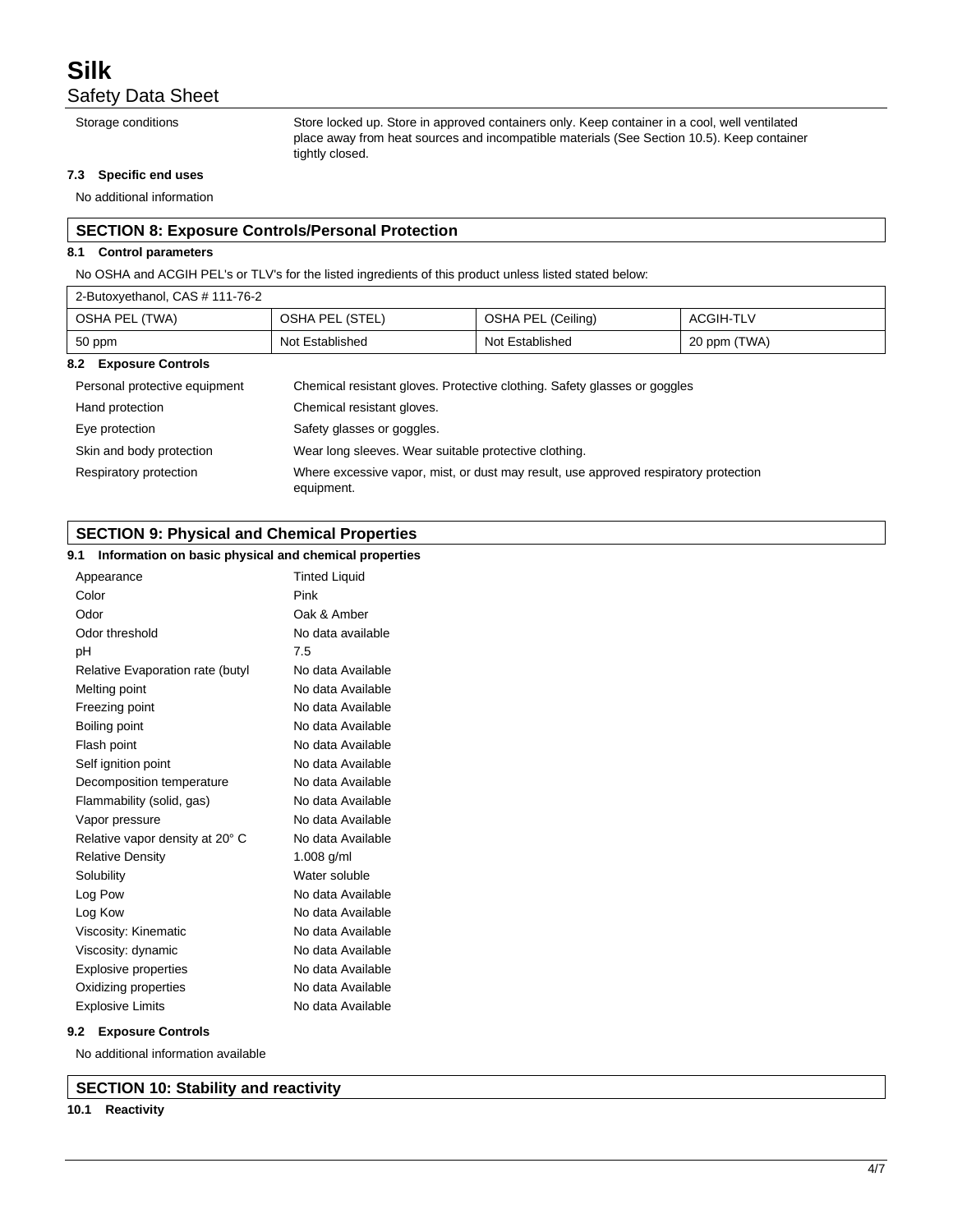No dangerous reactions known under normal conditions of use.

#### **10.2 Chemical Stability**

Stable under recommended handling and storage conditions (see section 7).

#### **10.3 Possibility of hazardous reactions**

None Known

## **10.4 Conditions to avoid**

None known

#### **10.5 Incompatible Materials**

Avoid contact with: bases, amines, ammonia, aluminum, oxidizers, strong acids, acid chlorides, inorganic acids, inorganic bases, and strong oxidizers

### **10.6 Hazardous decomposition products**

Thermal decomposition can result in: formaldehyde, hydrocarbons, carbon oxides, nitrogen oxides, and organic compounds

## **SECTION 11: Toxicological information**

| Information on toxicological effects<br>11.1             |                                                     |  |
|----------------------------------------------------------|-----------------------------------------------------|--|
| Oral LD50: > 2000 mg/kg (rat) Calculated                 |                                                     |  |
| Dermal LD50: > 2000 mg/kg (rabbit) Calculated            |                                                     |  |
| Inhalation LD50: $>$ 5 mg/l (Dust/mist (Rat)) Calculated |                                                     |  |
| Skin Corrosion/irritation                                | Causes skin irritation                              |  |
| Serious eye damage/irritation                            | Causes serious eye damage                           |  |
| Respiratory or skin sensitization                        | May cause allergic skin reaction                    |  |
| Germ cell mutagenicity                                   | Not Classified                                      |  |
| Carcinogenicity                                          | Not Classified                                      |  |
| Reproductive toxicity                                    | Suspected of damaging fertility or the unborn child |  |
| Specific organ toxicity single exposure                  | Not Classified                                      |  |
| Specific organ toxicity repeated exposure                | Not Classified                                      |  |
| Aspiration hazard                                        | Not Classified                                      |  |
| Symptoms/injuries after inhalation                       | See Section 4                                       |  |
| Symptoms/injuries after skin contact                     | See Section 4                                       |  |
| Symptoms/injuries after eye contact                      | See Section 4                                       |  |
| Symptoms/injuries after ingestion                        | See Section 4                                       |  |
| Chronic symptoms                                         | Not Classified                                      |  |

## **SECTION 12: Ecological information**

**12.1 Toxicity**

## No Data

## **12.2 Persistence and degradability**

No Data

## **12.3 Bioaccumlative potential**

No Data

**12.4 Mobility in soil**

No Data

## **12.5 Other adverse effect**

No Data

## **SECTION 13: Disposal Considerations**

## **13.1 Waste Treatment methods**

Waste treatment methods Do not discharge to public wastewater systems without permit of pollution control authorities. No discharge to surface waters is allowed without NPDES permit.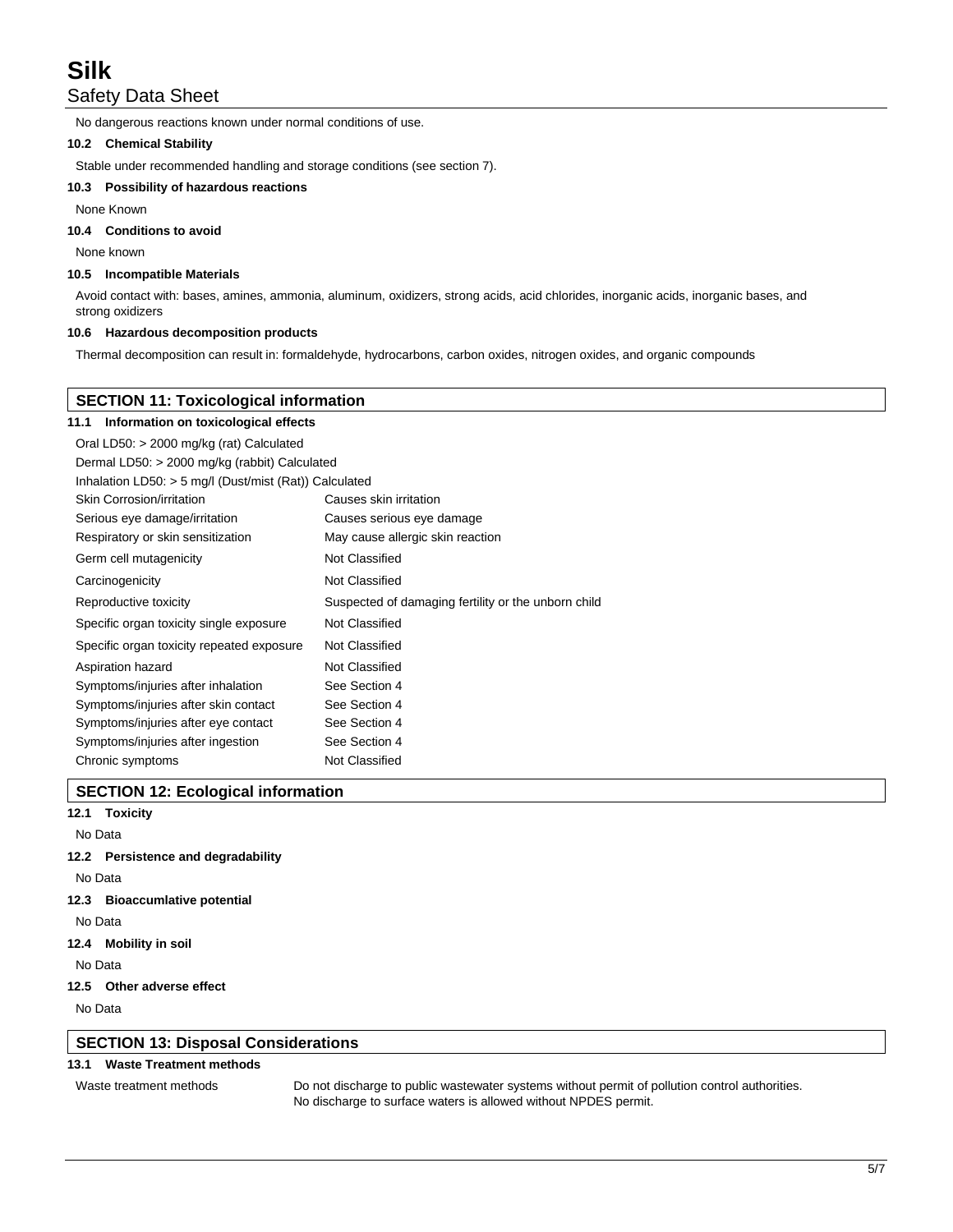Waste disposal recommendations Dispose in a safe manner in accordance with local/national regulations. Do not allow the product to be released to the environment.

## **SECTION 14: Transportation information**

**14.1 UN number, proper shipping name, class and packaging groups.**

#### Domestic Ground Non-Bulk Shipments

NOT DOT REGULATED

## **14.2 Additional information**

Not available

### **SECTION 15: Regulatory Information**

#### **15.1 Federal regulations**

**TSCA Inventory:** The components of this product are listed.

**SARA 311/312 Hazard category (40 CFR 370.2):** Acute and chronic health hazard.

**SARA 313 Toxic Release Reporting (40CFR Part 372):** 1-butoxy-2-propanol, CAS# 5131-66-8, 1-5% by wt./ Nonylphenol, ethoxylated, CAS# 127087-87-0, 1-5% by wt./ 2-butoxyethanol, CAS# 111-76-2, 5-10% by wt.

**SARA 302 EHS Emergency Planning (40CFR Part 355):** No listed substance known over 1.0% or over 0.1% that are carcinogenic.

**SARA 304 EHS Emergency Planning (40CFR Part 355):** No listed substance known over 1.0% or over 0.1% that are carcinogenic.

**CERCLA Section 102-103 HS Released Reporting (40 CFR part 302-102a):** 1-butoxy-2-propanol, CAS# 5131-66-8, RQ no listed value, see 50 Federal Register 13456 for RQ lbs./ 2-butoxyethanol, CAS# 111-76-2, RQ no listed value, see 50 Federal Register 13456 for RQ lbs.

#### **15.2.1 International regulations**

No Data

#### **15.2.2 National regulations**

No Data

#### **15.3 State Regulations**

#### **California Prop. 65**

Approximate quantities by weight

- Ethylene glycol (ingested)/ developmental/ CAS# 107-21-1/ Trace
- Formaldehyde (gas)/ cancer/ CAS# 50-00-0/ Trace
- Ethylene oxide/ cancer/ CAS# 75-21-8/ Trace
- Ethylene oxide / female/ CAS# 75-21-8/ Trace
- Ethylene oxide / developmental, male / CAS# 75-21-8/ Trace

#### **New Jersey Right to Know**

Approximate quantities by weight

- PROPYLENE GLYCOL/ CAS# 57-55-6/ 5-10% by wt.
- 2-BUTOXY ETHANOL/ CAS# 111-76-2/ 5-10% by wt.
- GLYCERIN/ CAS# 56-81-5/ 0.1-1% by wt.
- ETHYLENE GLYCOL/ CAS# 107-21-1/ Trace
- CHLOROACETIC ACID/ CAS# 79-11-8/ Trace
- FORMALDEHYDE/ CAS# 50-00-0/ Trace
- ETHYLENE OXIDE/ CAS# 75-21-8/ Trace

### **SECTION 16: Other Information**

Other information None NFPA NFPA Health Hazard 2